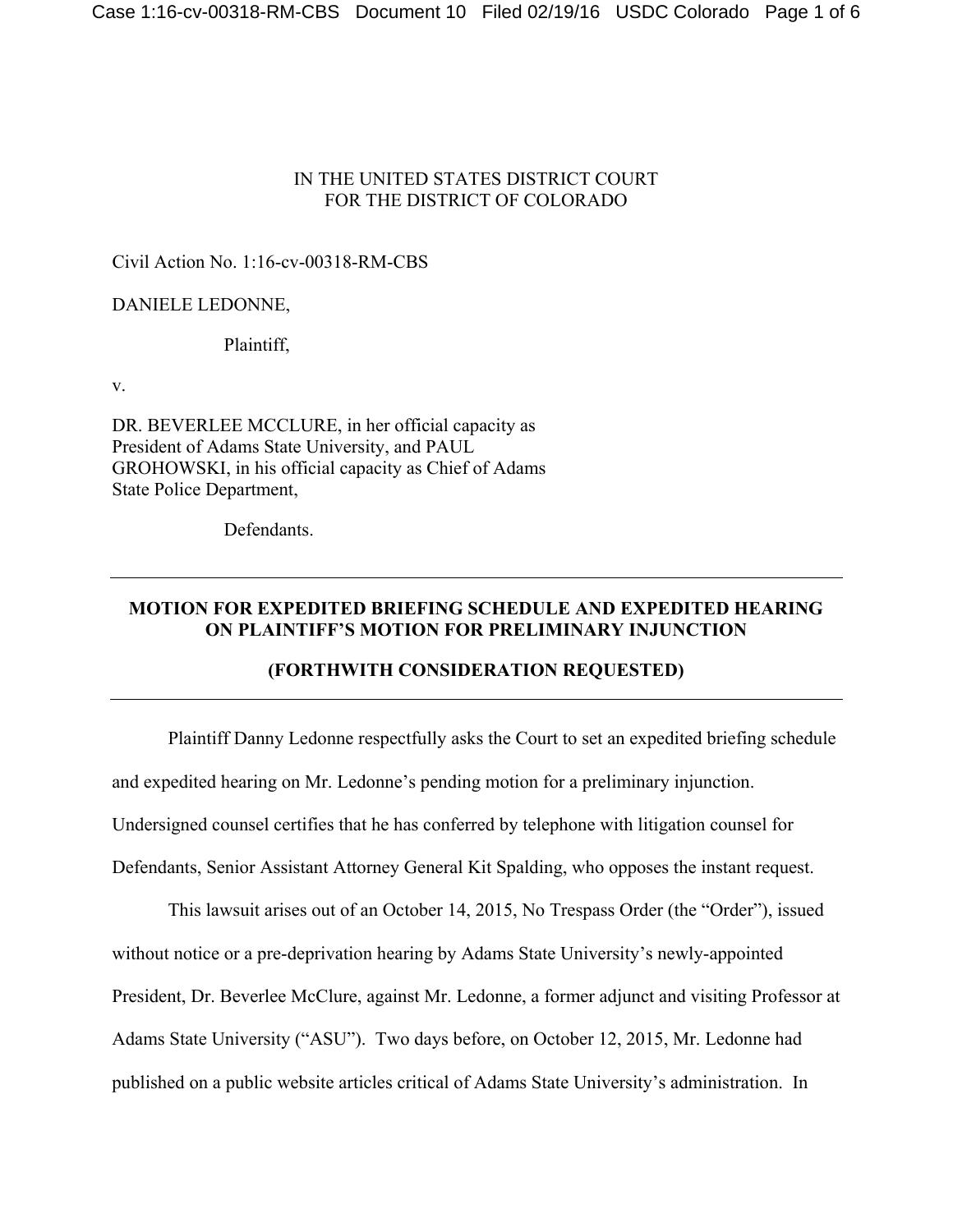connection with the issuance of the Order, Defendants McClure and Adams State Police Chief Grohowski issued public statements (including Defendant McClure giving an address to the ASU Faculty Senate) where they accused Mr. Ledonne of "terrorism," personal "harassment," and making threats of violence. None of these defamatory statements are true. The Order was issued without notice or a pre-deprivation opportunity to be heard in direct violation of the Colorado Supreme Court's ruling in *Watson v. Regents of University of Colorado*, 512 P.2d 1162, 1165 (Colo. 1973) (recognizing a non-student's liberty interest in access to Colorado public university campus and invalidating ban order that was issued without notice or a hearing).

On February 10, 2016, undersigned counsel, in cooperation with the ACLU Foundation of Colorado, filed suit on Mr. Ledonne's behalf alleging that the Order was issued without due process and in retaliation for Mr. Ledonne's First Amendment-protected conduct. Simultaneous with the Verified Complaint, Mr. Ledonne filed a motion for preliminary injunction asking the Court to enjoin enforcement of the Order on the basis that it was issued in violation of Mr. Ledonne's due process rights.

Every day that passes while the unconstitutional Order stands is another day that Mr. Ledonne's constitutional rights are being infringed and the damage to his reputation is exacerbated. His livelihood is also being threatened. As described in the Verified Complaint and Motion for Preliminary Injunction, as a professional videographer, Mr. Ledonne has continuing business obligations that require his presence on the Adams State University campus. *See* Verified Complaint ¶¶ 45-52. He has no assurance that the University will grant any form of limited permission for him to access campus, especially now that this lawsuit has been initiated. Even the act of having to ask for permission or having an organization for which he works ask

2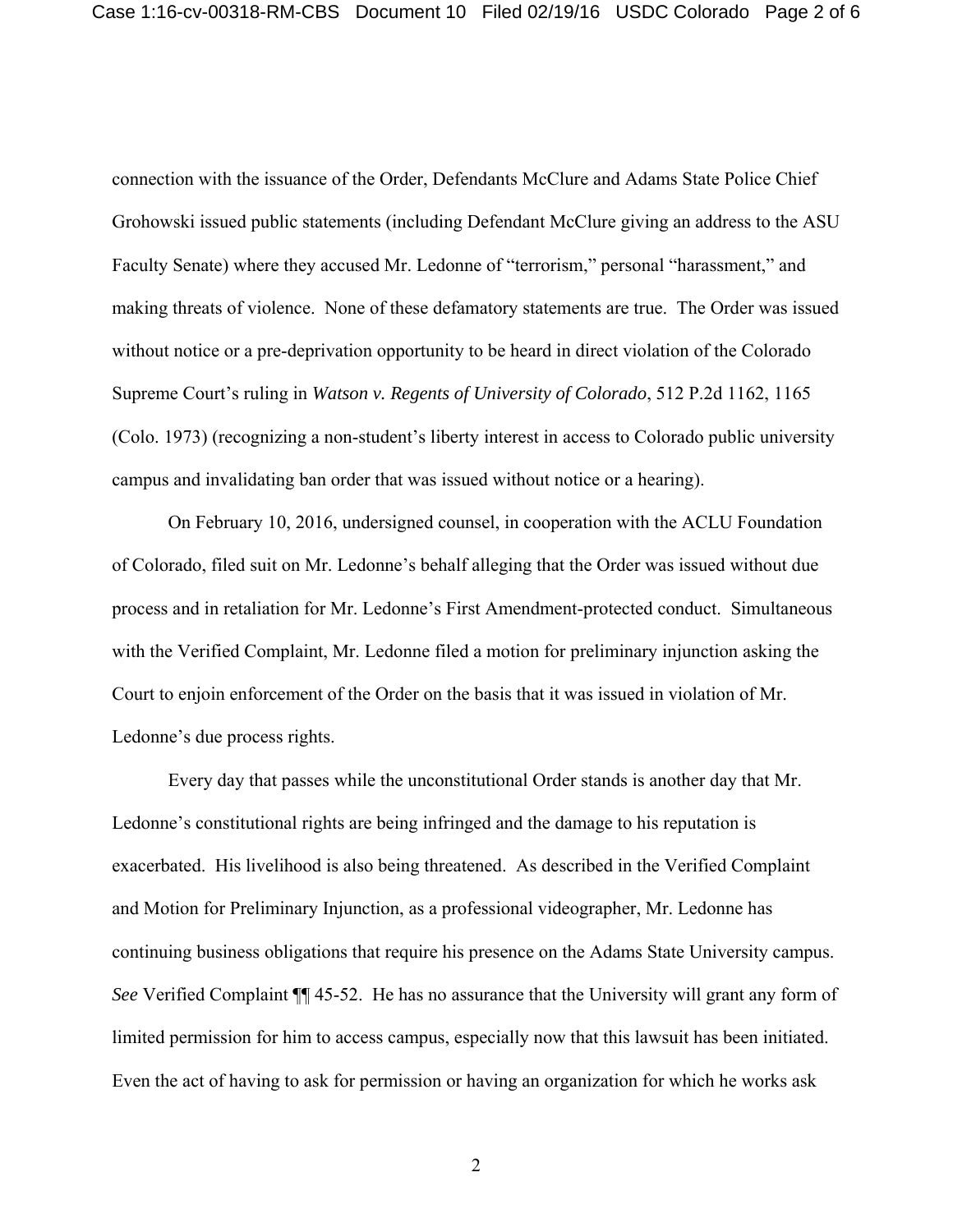for permission, illustrates this fact: the University continues to single out Mr. Ledonne from the crowd and treat him differently than any other person in Alamosa. He wears a figurative Scarlet Letter.

In addition, spring semester is in full swing and educational, intellectual, and cultural programs are taking place on the University campus weekly, if not daily. As described in the Verified Complaint, the effect of the Order is to deny Mr. Ledonne access to what is effectively the only cultural and intellectual institution in the San Luis Valley and also the broader Adams State University academic community. (Verified Complaint ¶¶ 54-56). He appears to have been black-listed. Each time a program is held to which Mr. Ledonne would like to attend, his First Amendment right to access ideas and information is deprived. *See Doe v. City of Albuquerque*, 667 F.3d 1111, 1118 (10th Cir. 2012). The Supreme Court has consistently recognized that First Amendment deprivations, even for limited amounts of time, *unquestionably* constitute irreparable harm. *Elrod v. Burns*, 427 U.S. 347, 373 (1976). Mr. Ledonne's constitutional right to access ideas and information will continue to be deprived until a hearing can be granted. Defendants' retaliatory conduct creates an even broader chilling effect on other members of the community who may wish to criticize Adams State's administration.

In addition, until a preliminary injunction hearing is held, Mr. Ledonne continues to suffer irreparable reputational harm. *See Dominion Video Satellite, Inc. v. EchoStar Satellite Corp.*, 269 F.3d 1149, 1156-57 (10th Cir. 2001).Defendant McClure has publicly accused Mr. Ledonne of being a terrorist and a violent person. Defendant Grohowski has repeatedly, publicly referred to mass school shootings and violence on college campuses as part of his justification for banning Mr. Ledonne without notice or a hearing. (Verified Complaint ¶¶ 57-65). These

3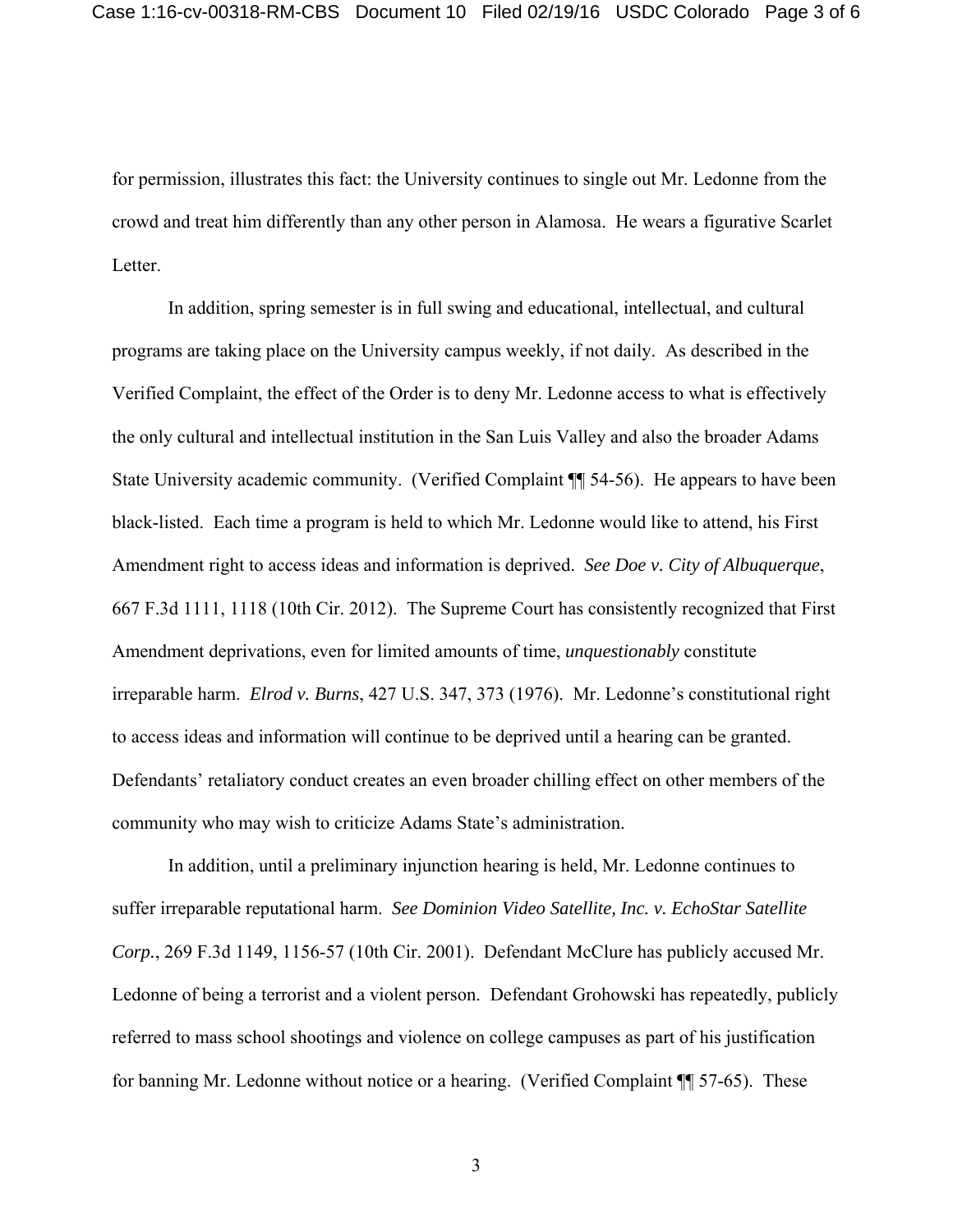false and defamatory statements will continue to hang around Mr. Ledonne like a black, stigmatizing cloud, harming his reputation in his professional life and personal relations.

Had Defendants sought an *ex parte* civil protection order from a Colorado state court based on tangible evidence that Mr. Ledonne posed an "imminent" danger to the campus, they would have been required to submit a verified complaint, detailing the specific acts that would constitute grounds for such an order (*see* C.R.S. § 13-14-104.5 (8)), and, within fourteen days, Mr. Ledonne would have been able to challenge the order before an impartial judge. (C.R.S. § 13-14-104.5(10)). Had they followed the due process rules laid in *Watson v. Regents*, they would have been required to give Mr. Ledonne fair notice and an opportunity to be heard prior to any ban. 512 P.2d at 1165. Had they followed the then-existing Adams State University Code of Conduct relating to *persona non grata* orders for non-students, again, they would have been required to give Mr. Ledonne reasonable notice and an opportunity to be heard prior to the issuance of any ban. *See* Verified Complaint ¶¶ 41-43 and Exh. 4 at 19.

Instead of following well-accepted law and normal procedures, Defendants resorted to non-judicial, unilateral conduct. To this date, they continue to refuse to give Mr. Ledonne any notice of what he allegedly did to merit the ban. He was not afforded the right to a meaningful hearing. After conferral, they now oppose prompt judicial consideration of the preliminary injunction motion which would be the first real opportunity for Mr. Ledonne to challenge this unconstitutional order. The continuing infringement on Mr. Ledonne's rights can only be addressed by prompt action by this Court.

WHEREFORE, Mr. Ledonne prays that this Court:

 set an expedited briefing schedule, giving Defendants no more than ten days to respond to Plaintiff's Motion for Preliminary Injunction, five days for a reply, and

4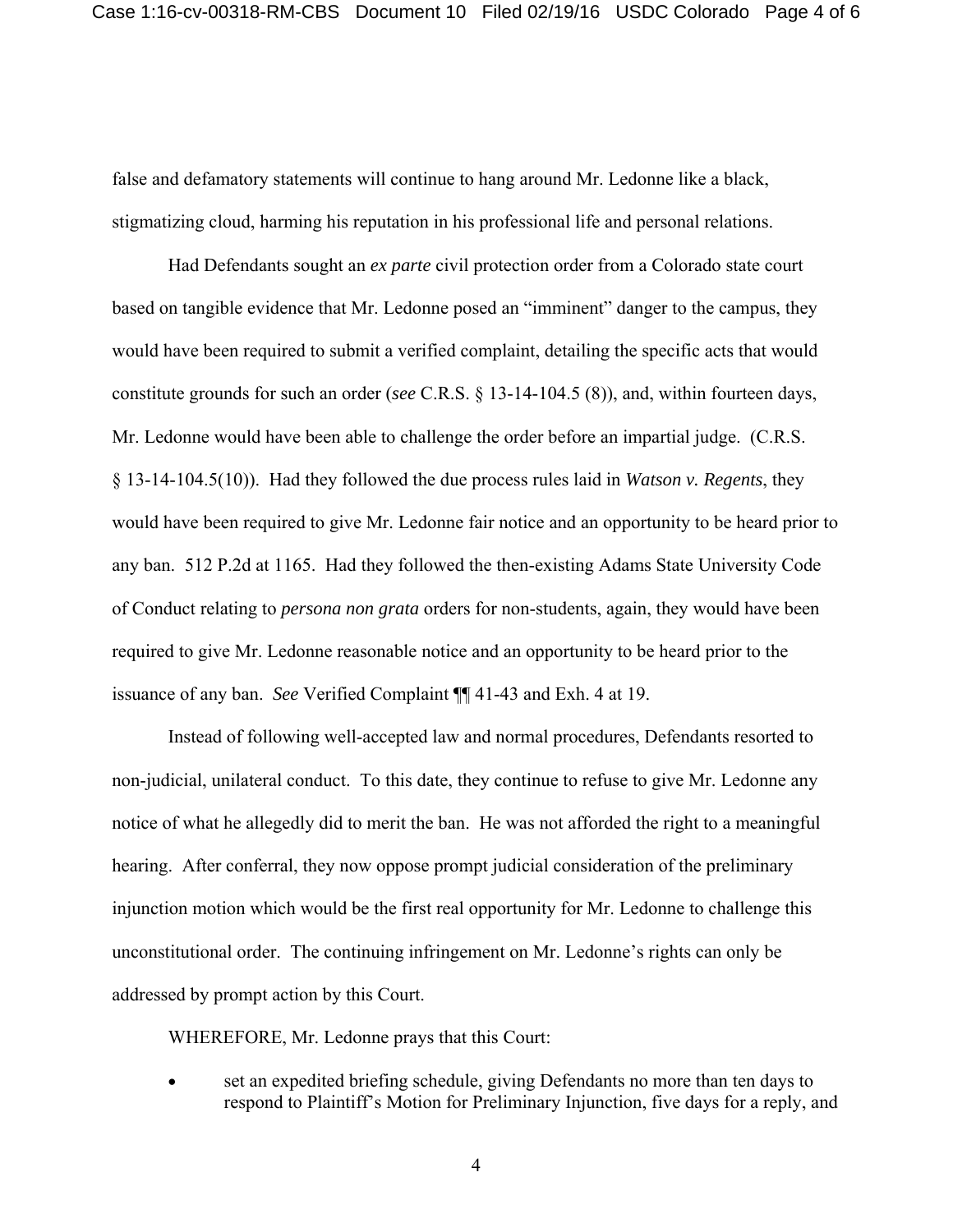set a one-day evidentiary hearing on the Motion for Preliminary Injunction as soon as practicable thereafter.

Undersigned counsel represents that counsel for the Defendants was provided courtesy

copies of the Complaint and Motion for Preliminary Injunction no later than February 11, 2016

and will also be provided a copy of this Motion for Expedited Consideration.

Dated: February 19, 2016 Respectfully submitted,

*s/ N. Reid Neureiter* 

 N. Reid Neureiter Kayla Scroggins Wheeler Trigg O'Donnell LLP 370 Seventeenth Street, Suite 4500 Denver, CO 80202-5647 Telephone: 303.244.1800 Facsimile: 303.244.1879 Email: neureiter@wtotrial.com scroggins@wtotrial.com

 *AS COOPERATING ATTORNEYS FOR THE ACLU FOUNDATION OF COLORADO* 

 Mark Silverstein Sara R. Neel AMERICAN CIVIL LIBERTIES UNION FOUNDATION OF COLORADO 303 E. 17th Avenue, Suite 350 Denver, CO 80203 Telephone: 720.402.3114 Email: msilverstein@aclu-co.org sneel@aclu-co.org

*Attorneys for Plaintiff Daniele Ledonne*